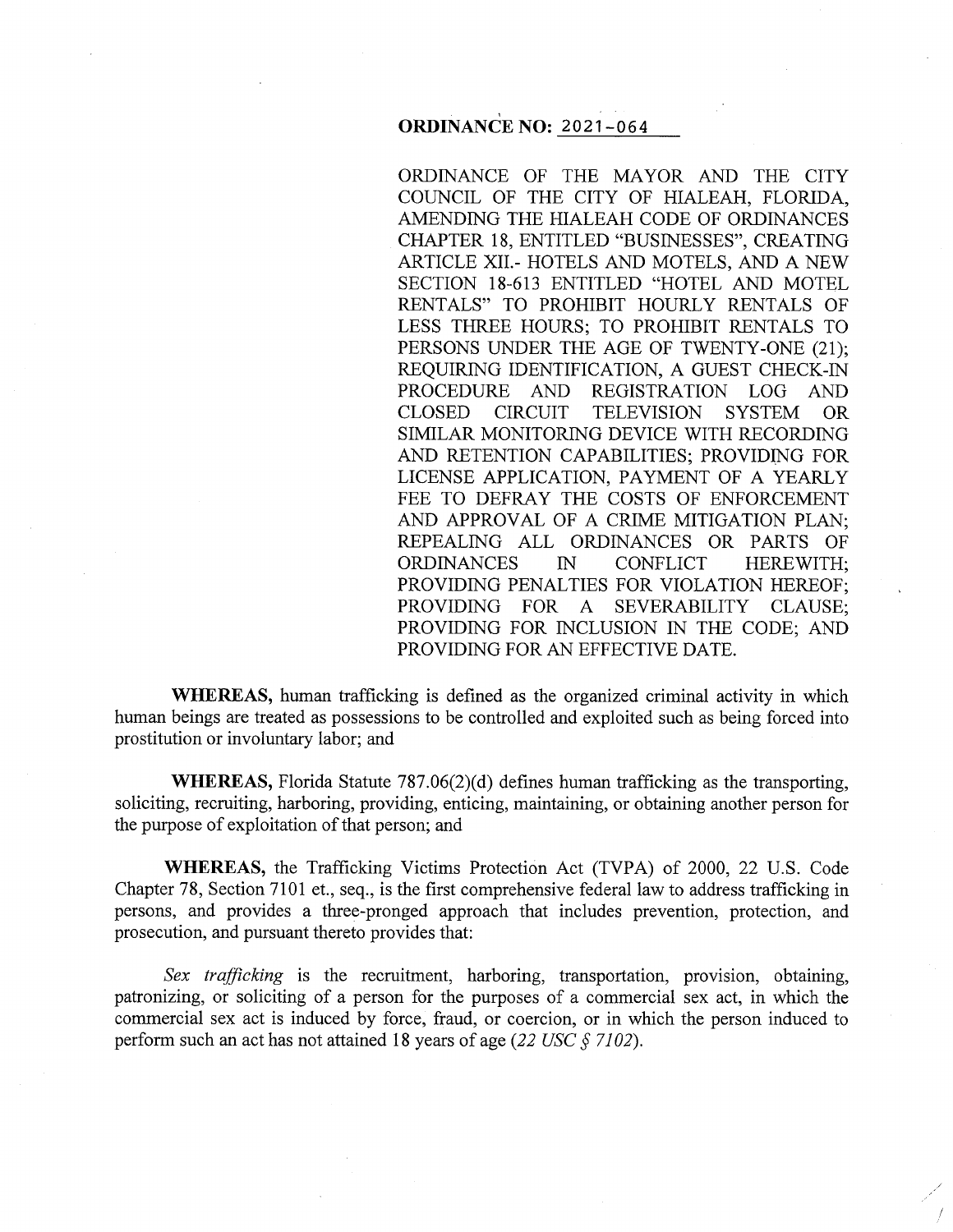*Labor trafficking* is the recruitment, harboring, transportation, provision, or obtaining of a person for labor or services, through the use of force, fraud, or coercion for the purposes of subjection to involuntary servitude, peonage, debt bondage, or slavery, *(22 USC§ 7102);* and

**WHEREAS,** according to the Miami-Dade State Attorney and the Florida Attorney General, Florida ranks number three in the nation for human trafficking; and

**WHEREAS,** Miami has the highest concentration of human trafficking in the state of Florida; and

**WHEREAS,** according to the State Attorney, hotels and motels are often used by traffickers as places to carry out their crimes; and

**WHEREAS,** according to the State Attorney and the Department of Homeland Security a person who is not in possession of a valid government-issued identification is an indicator of human trafficking; and

**WHEREAS,** the U.S. Department of Justice human trafficking task force determined that the average age of a trafficked victim used for commercial sex is between 12 and 14 years of age; and

**WHEREAS,** pursuant to Florida Statutes § 16.617, the Statewide Council on Human Trafficking was created within the Department of Legal Affairs for the purpose of enhancing the development and coordination of state and local law enforcement and social services responses to fight human trafficking, to support victims, and make recommendations regarding policy, programs, and prosecution in support of victims of human trafficking; and

**WHEREAS,** the Florida Restaurant & Lodging Association (FRLA) issued its statement regarding Human Trafficking as follows: " ... we have a moral obligation to do all we can to prevent this atrocious crime and to ensure that the Sunshine State remains a warm and welcoming place for all visitors. In that spirit, the association has committed to educating our members as well as others within the hospitality industry about the dangers of human trafficking.", and the FRLA provides for free on-line training to prevent human trafficking; and

WHEREAS, Effective January 1, 2021, all public lodging establishments, which include hotels and motels, regulated by the Division of Hotels and Restaurants must comply with the requirements of section 509 .096, of the Florida Statutes by training its employees in the dangers and prevention of human trafficking; and

**WHEREAS,** according to Florida House of Representatives, HB 851 on Human Trafficking, codified as Florida Statute § 943.0433, provides in the Bill Analysis as follows:

"Human Trafficking schemes often rely on hotels and motels for their operations; for example, a hotel or motel may serve as a site for commercial sexual activity, board a traveling sales crew, or use a housekeeping subcontractor staffed by human trafficking victims. []The United States Department of Homeland Security (DHS) has noted that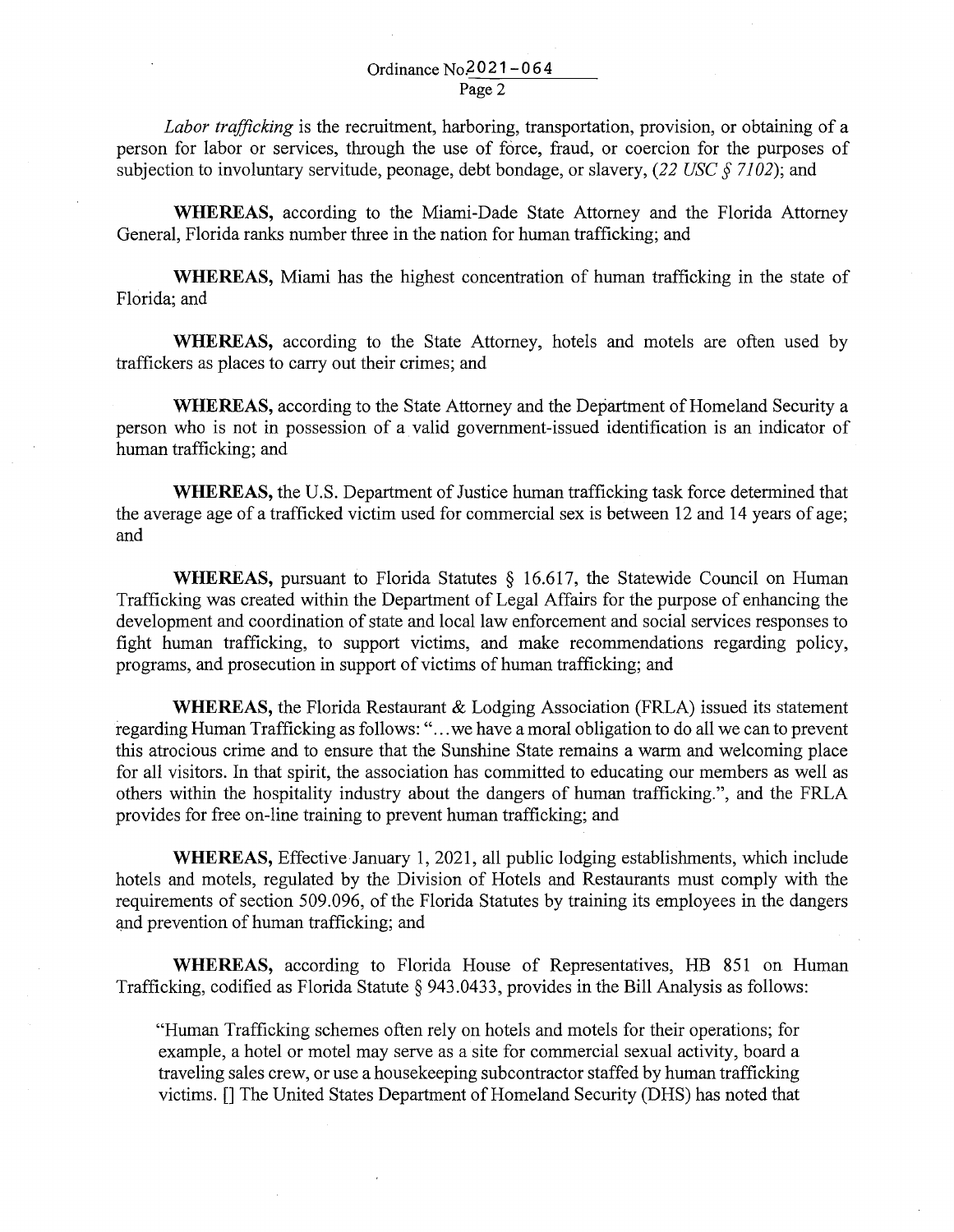hotel and motel employees are often in the best position to see potential signs of human trafficking. [] Housekeeping and maintenance staff access the rooms, while front-desk employees, valets, and bellhops interact with guests and see who comes in and out."

**WHEREAS,** the Bill Analysis states that front desk employees, valets, and bellhops may encounter signs of human trafficking when, among other things:

(1) The room is rented hourly, less than a day, or for a long-term stay that does not appear normal; or

(2) the same person reserves multiple rooms; or

(3) there are few or no personal items when checking in; or

(4) patrons are not forthcoming about full names, home address, or vehicle registration when registering; or

(5) a minor takes on adult roles or behaving older than his or her actual age, such as paying bills or requesting services; or

(6) a guest appears with a minor that he or she did not come with originally; or

(7) people are dropped off at the establishment or visit repeatedly; or

(8) a minor is accompanied with a patron late at night or during school hours; or

(9) the room rented has fewer beds than guests; or

(10) the guest's car is regularly parked backwards to conceal the license plate.

**WHEREAS,** SB 1826 on Human Trafficking was signed by Governor DeSantis on June 29, 2021, expanding the definition of Human Trafficking provided for in§ 787.06(2)(d) Florida Statues to include:

"purchasing, patronizing, [or] procuring" or obtaining another person for the purpose of exploitation of that person; and

defining "obtain," to mean "in relation to labor, commercial sexual activity, or services, to receive, take possession of, or take custody of another person or secure performance thereof."; and

eliminating a defense to a charge of human trafficking that the individual trafficked was an adult, when it was believed by the trafficker that the individual was a child; and

**WHEREAS,** the Bill creates § 90.5034 Florida Statues establishing a privilege for communication between human trafficking victims and human trafficking victim advocates or trained volunteers whereby such communications cannot be disclosed, unless consented to by the victim in writing; and

**WHEREAS,** the City of Hialeah Police Department over a two-year period from 2019 - 2021 handled 1,434 calls-for-service at five motels that rent hourly located within the city limits of Hialeah; and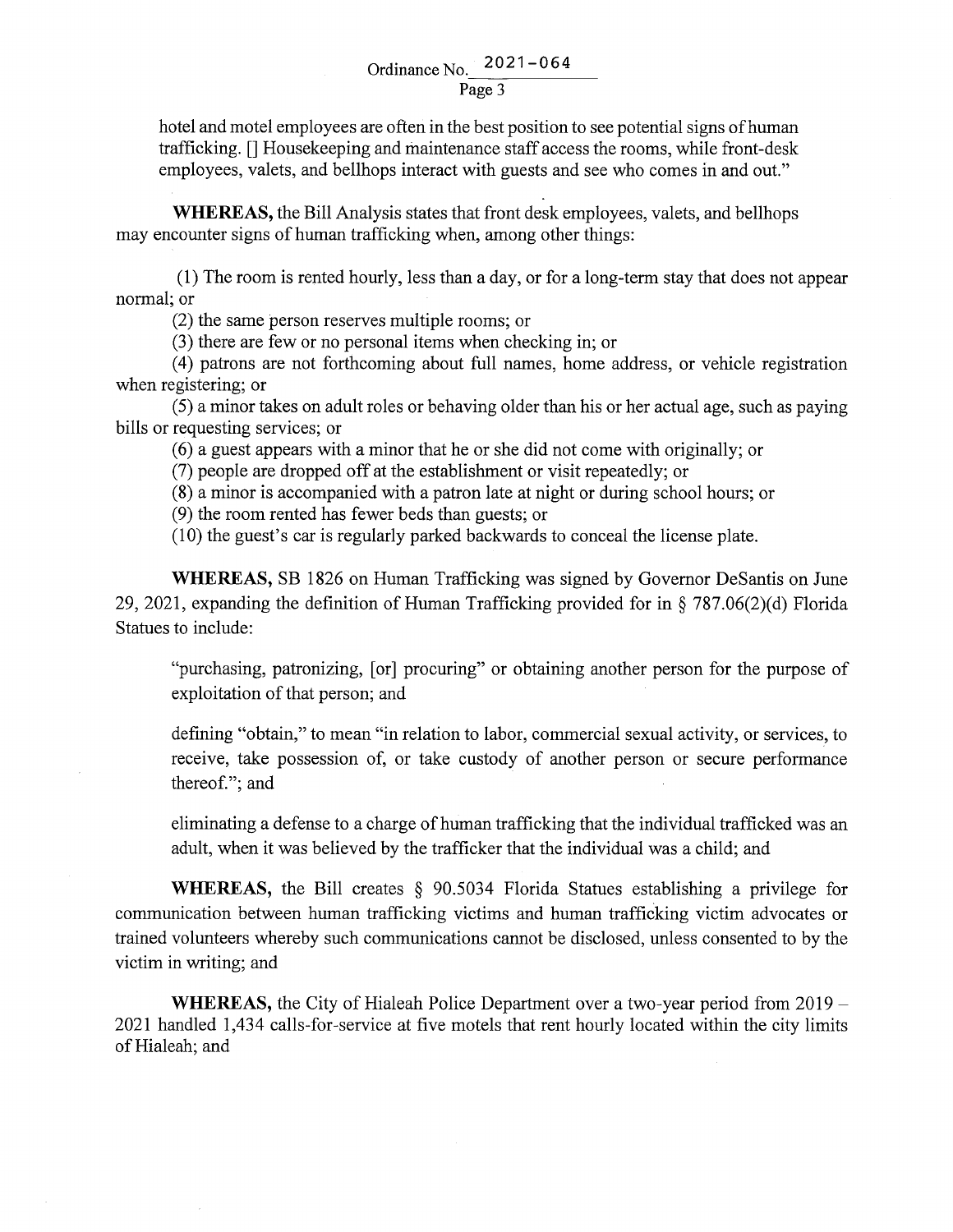**WHEREAS,** for comparison in 2019 there were 197 calls for service at one motel that rents hourly located within the city limits of Hialeah, as compared to the single hotel located within city limits of Hialeah, which does not rent hourly, for which there were 70 calls for service; and

**WHEREAS,** the City of Hialeah Police Department conducted an undercover operation from January of 2021 to April of 2021 at motels within the city limits of Hialeah that allow hourly rentals, which exposed that motels and hotels in the city provide a harbor for persons engaging in illicit activity involving drugs, prostitution, and the use of firearms; and

**WHEREAS,** the illicit activity observed during the Department's investigation creates an environment ripe for crimes involving human trafficking; and

**WHEREAS,** an undercover police officer with the City of Hialeah Police Department was allowed to rent a room at one of the motels that rents hourly located within the city limits of Hialeah without producing identification; and

**WHEREAS,** undercover police officers with the City of Hialeah Police Department observed that no motel employee attempted to interfere or limit criminal activity, including an instance of one employee at an hourly rental motel warning guests there was a police presence about; and

**WHEREAS,** researchers have found that sex trafficking victims are more likely to be trafficked by someone from within her or his own community; and

**WHEREAS,** persons under the age of twenty-one are more likely to still remain within and dependent on the community in which they were raised; and

**WHEREAS,** because of the prevalence of human and sex trafficking among Florida's youth population, on September 30, 2019, Florida's State Board of Education voted unanimously to make Florida the first state in the country to require child trafficking prevention education for all public education students in grades  $K-12$ ; and

**WHEREAS,** by adopting this ordinance the City's interest in deterring human trafficking, reducing crime, and protecting minors and other victims of the sex trade, is advanced by deterring persons who refuse to identify themselves through presentation of a valid government-issued photo identification from renting rooms, helping identify those suspected of human trafficking or those enabling or abetting human traffickers, and by reducing the availability of rooms on fractional time basis to allow the commission of crimes; and

**WHEREAS,** deterring human trafficking and reducing crime protects the health, safety and welfare of the public.

NOW, THEREFORE, BE IT ORDAINED BY THE MAYOR AND THE CITY COUNCIL OF THE CITY OF HIALEAH, FLORIDA, THAT: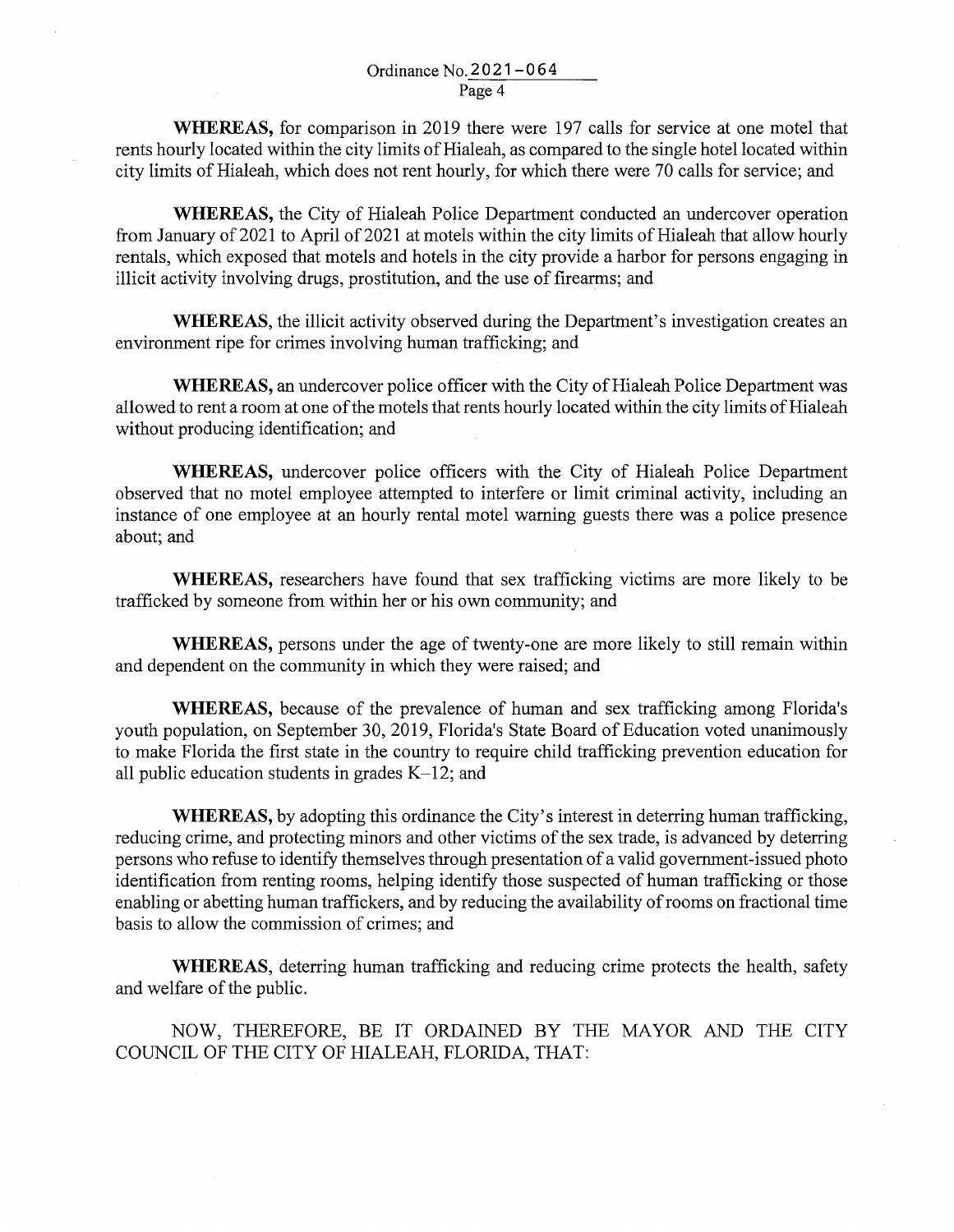**Section 1. Findings.** The above recitals are hereby adopted in their entirety and incorporated by reference.

**Section 2.** Chapter 18, entitled "Businesses" is hereby amended and Article XII. - Hotels and Motels, Section 18-613 Hotel and Motel Rentals, is hereby created as follows:

#### **CHAPTER 18 BUSINESSES**

# \* \* \*. **ARTICLE XII. - HOTELS AND MOTELS**

 $\ast$   $\ast$   $\ast$ 

# **Sec. 18-613. - Hotel and Motel Rentals .**

- .(fil *Hourly rentals prohibited.* Hotels and motels are prohibited from renting rooms for less than three hours at a time.
- .(hl *Rentals to adults only.* Room rentals shall be limited to persons over the age of twenty-one (21) or as authorized by law. All employees of hotels and motels shall have a duty to report to the city's police department the presence of an unaccompanied minor in the lodging establishment. An unaccompanied minor is any person under the age of 18 that is not accompanied by a parent, guardian, or other person having legal care and custody of such minor.
- !£} *Photographic identification required.* Rentals shall only be permitted to adults over the age of twenty-one (21) with a valid government issued photographic identification card that establishes the name, age and address of the person.
- @ *Maintain a check in/check out procedure and log.* Prior to occupancy of any room for rent at any hotel or motel by a guest, the guest must be required to check-in, in person, at a lobby, registration desk or central location. The identification information required by subsection (c) shall be documented by scanning a copy of the identification presented, and entering this information into the log required by Florida law pursuant to Florida Statute 509.101(2). In addition, the log shall contain the following information about each guest checking-in:

(1) the issuer of the photographic identification and alphanumeric information unique to the person identified;

(2) name, age and address of the adult identified;

(3) the number or letter for each room rented by each adult guest checking-in;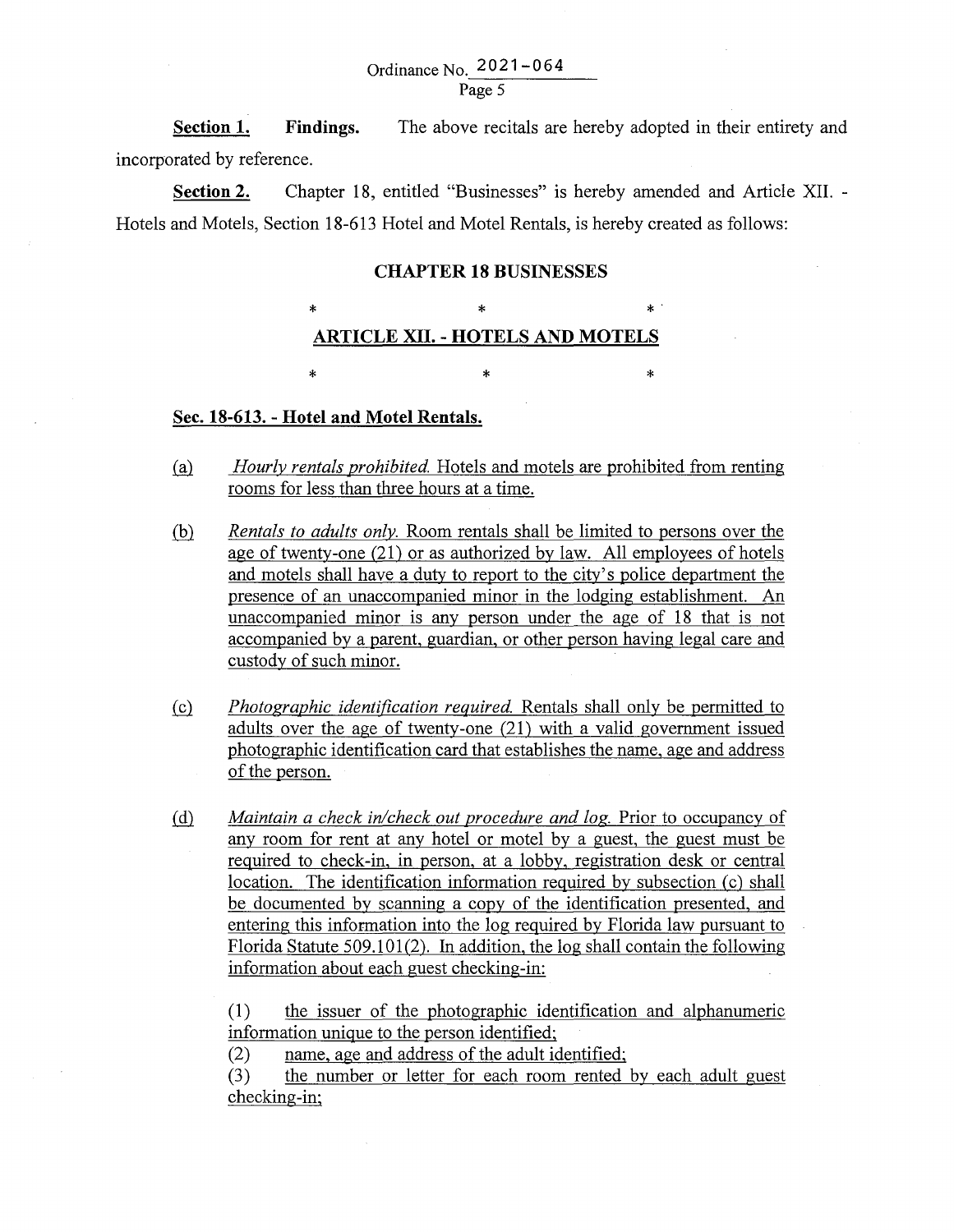( 4) the number of persons accompanying the guest which shall not exceed the maximum number of occupants for the room during the rental period;

(5) the length of stay for the guest for each room rented which shall be no less than three hours; and

( 6) the make, model, color and vehicle license plate information for any vehicle parked on the property of the hotel or motel under the control of any guest or room occupant of the hotel or motel during the rental period.

The log and scanned copy of the valid identification presented at check-in by each guest, shall be available upon demand by the city. The registration log shall be maintained for a period of two calendar years.

- W *Closed Circuit Television or other similar monitoring device.* A closedcircuit television system (CCTV) or other similar monitoring device capable of capturing and recording a clear image of face of the persons checking in shall be installed. The CCTV or monitoring device shall capture and record the persons during check-in. The CCTV or monitoring system shall have the capacity to retain recordings of images of the persons checking in and capability to retrieve the images recorded for at least thirty (30) days.
- ifl *Advertising.* Notwithstanding the minimum three-hour rental permitted pursuant to (a), no signage visible to the public from public rights-of-way adjacent to any hotel or motel advertising the availability of any hourly room rentals shall be permitted.
- .(g)\_ *Application.* In addition to the regulations imposed upon hotels and motels pursuant to Chapter 86 of the Code of Ordinances of the City of Hialeah, each hotel or motel operator shall, upon application for a business tax receipt, submit on a yearly basis a crime mitigation plan, with sufficient specificity and in the manner provided by the city, which shall be approved by the Chief of Police. At a minimum, the crime mitigation plan shall identify and describe the design, features, functions and capabilities of equipment installed to comply with subsections  $(c)$ ,  $(d)$ ,  $(e)$  and  $(g)$  and provide a copy of the official operational and employment policies implemented to ensure compliance with the requirements of this ordinance. In addition, the crime mitigation plan shall provide the following:

(1) An electronic key card swiping or insertion locking system to the entrance to each rentable unit or room and to each door opening to the exterior or common areas or hallways from the rentable unit or room. A numbers, other punch or mechanical locking system is not permitted. The provisions of this subsection  $(g)(1)$  shall become effective beginning October 1, 2023; and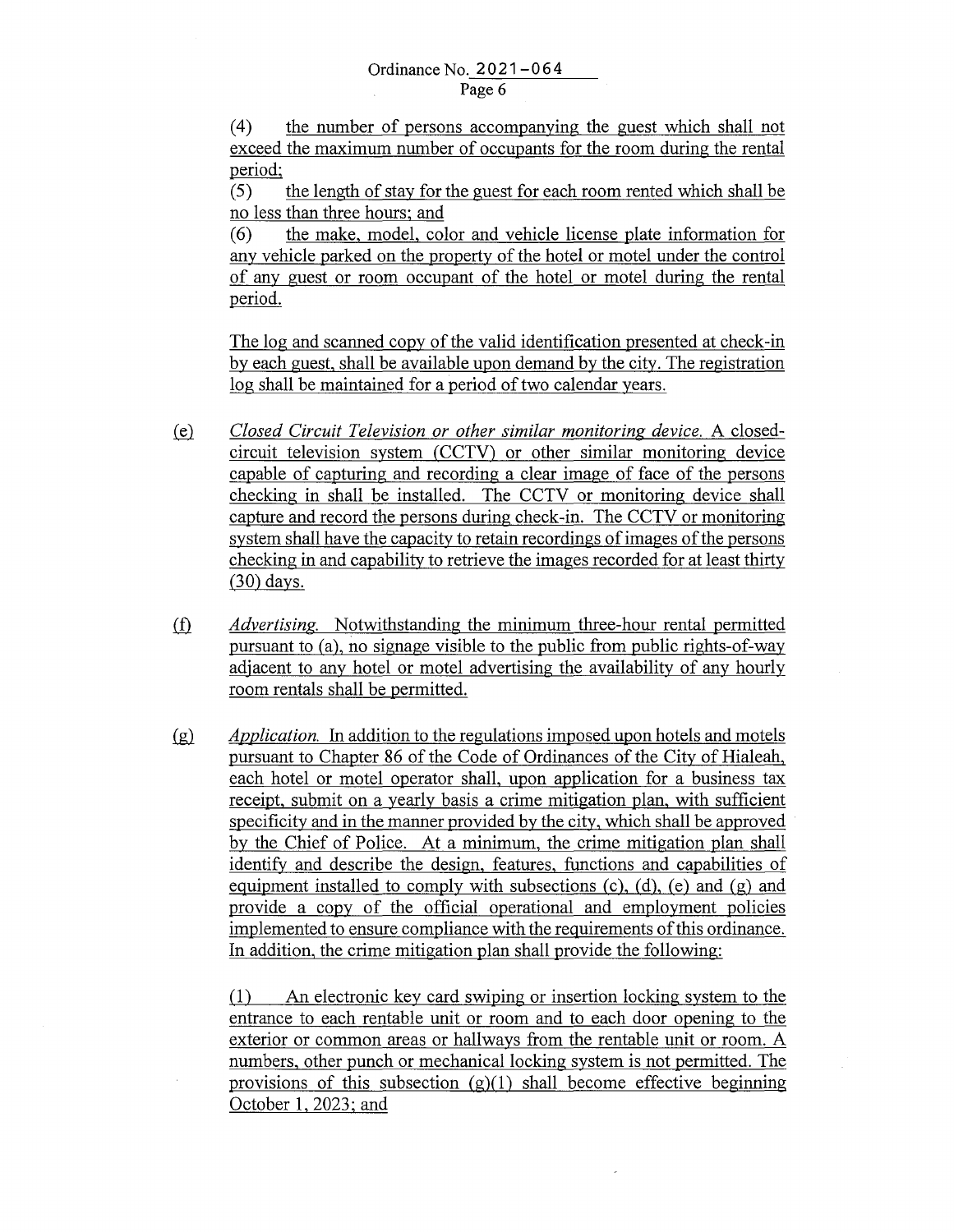(2) A report of peak rental hours and any seasonal variation; and

(3) A security guard licensed by the State of Florida on premises at least one hour prior to, during and one hour after peak rental hours; and

.(±}\_ A statement as to whether the lodging establishment has an operable video surveillance system.

Crime mitigation plans shall contain a sworn statement signed by the applicant attesting to the completeness, accuracy and truthfulness of the crime mitigation plan and in addition attest to the following:

(5) That each employee has complied, as required by the State of Florida, with the annual human trafficking awareness training set forth in Section 509.096, Florida Statutes or the employee is undergoing such training, and provide State documentation of such; and

(6) That each employee shall have the duty to report any and all illegal activity observed on the premises to the city's police department; and

(7) That each employee shall fully cooperate with the police and prosecuting agency, regarding any investigation or subsequent to any arrest made on the premises .

- .(hl *Administrative fee.* The applicant shall pay an annual nonrefundable fee in the amount of \$750.00 each year upon application for a business tax receipt and each year upon renewal of the business tax receipt.
- ill *Precompliance review.* In the event the person who has authority over the establishment regulated by this ordinance shall not consent to an inspection of the log provided for in subsection (d), or the images available on CCTV as provided in subsection (e), upon sufficient grounds for just cause a court of competent jurisdiction may issue an order to the city for the purpose of allowing inspection, provided subsection (j) is satisfied. Chapter 933 of the Florida Statutes pertaining to search and inspection warrants, as applicable, may be employed.
- ill *Just cause.* Just cause may be established provided at least one of the following grounds is established: (1) the inspection shall ensure compliance with the hourly ban and recordkeeping requirements; (2) eyewitness account of human trafficking; (3) citizen complaints of human trafficking; (4) plain view of human trafficking; (5) human trafficking, solicitation of or prostitution at the establishment apparent from government sources; (6) the city's reasonable certainty that a search of the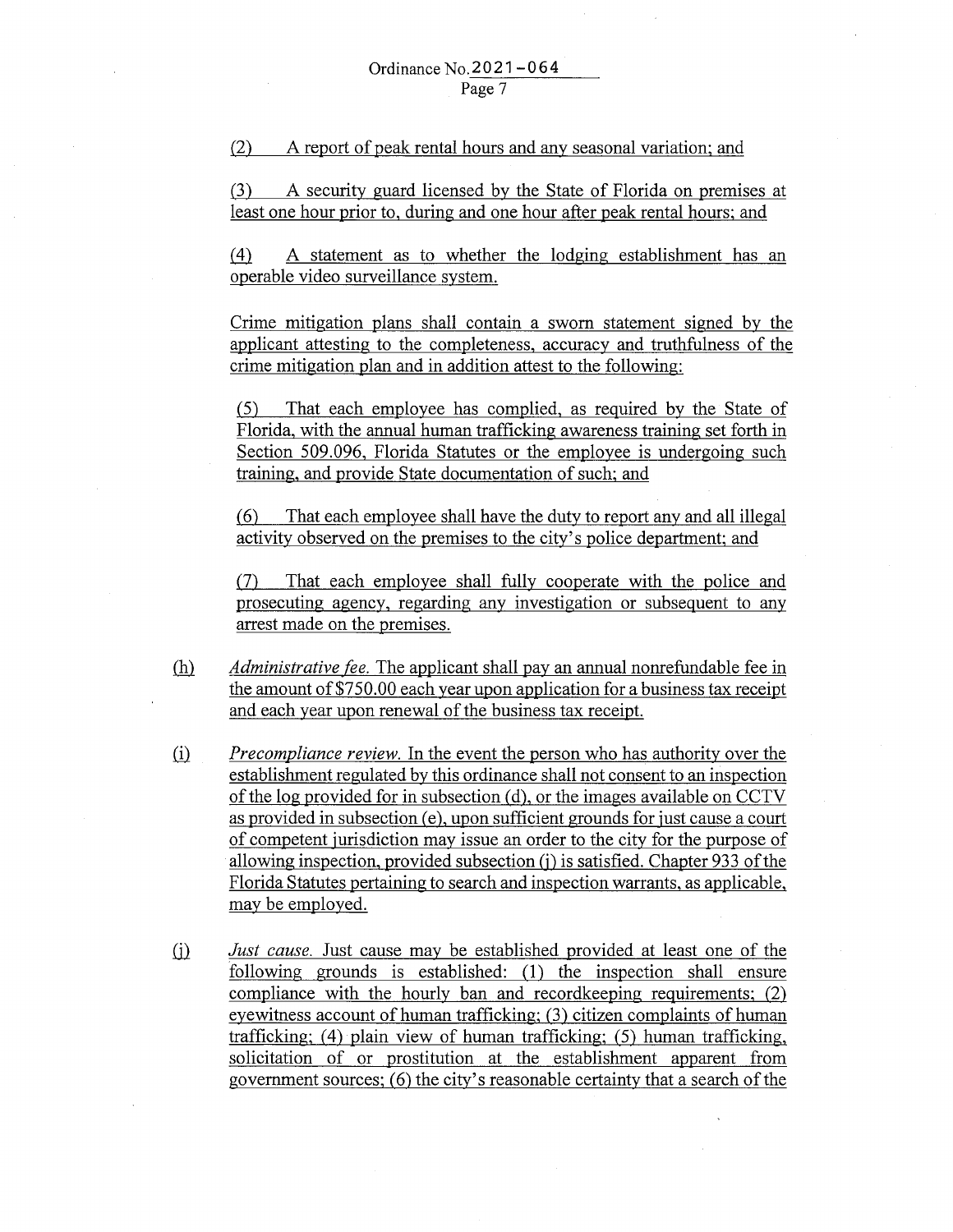# Ordinance No. 2021-064 Page 8

premises shall reveal human trafficking, drugs or prostitution, as deemed by reasonable persons based on the circumstances .

- $(k)$  The provisions of this ordinance may be enforced by all legal enforcement remedies available to city provided in the code or at law. If an administrative or judicial tribunal finds a hotel or motel operator guilty of a violation of any provision of this ordinance, the city shall be entitled to recover its investigative costs incurred in the enforcement action.
- ill The owner, agent, manager or keeper of a motel or hotel, or the person who has authority over the establishment regulated by this ordinance shall be responsible to ensure this ordinance is complied with.

# **Section 3: Repeal of Ordinances in Conflict.**

All ordinances or parts of ordinances in conflict herewith are hereby repealed to the extent of such conflict.

### **Section 4: Penalties.**

Every person violating any provision of the Code or any ordinance, rule or regulation adopted or issued in pursuance thereof shall be assessed a civil penalty not to exceed \$500.00 within the discretion of the court or administrative tribunal having jurisdiction. Each act of violation and each day upon which any such violation shall occur shall constitute a separate offense. In addition to the penalty prescribed above, the city may pursue other remedies such as abatement of nuisance, injunctive relief, administrative adjudication and revocation of licenses or permits.

# **Section 5: Severability Clause.**

If any phrase, clause, sentence, paragraph or section of this ordinance shall be declared invalid or unconstitutional by the judgment or decree of a court of competent jurisdiction, such invalidity or unconstitutionality shall not affect any of the remaining phrases, clauses, sentences, paragraphs or sections of this ordinance.

# **Section 6: Inclusion in Code.**

The provisions of this Ordinance shall be included and incorporated in the Code of Ordinances of the City of Hialeah, as an addition or amendment thereto, and the sections of this ordinance shall be renumbered to conform to the uniform numbering system of the Code.